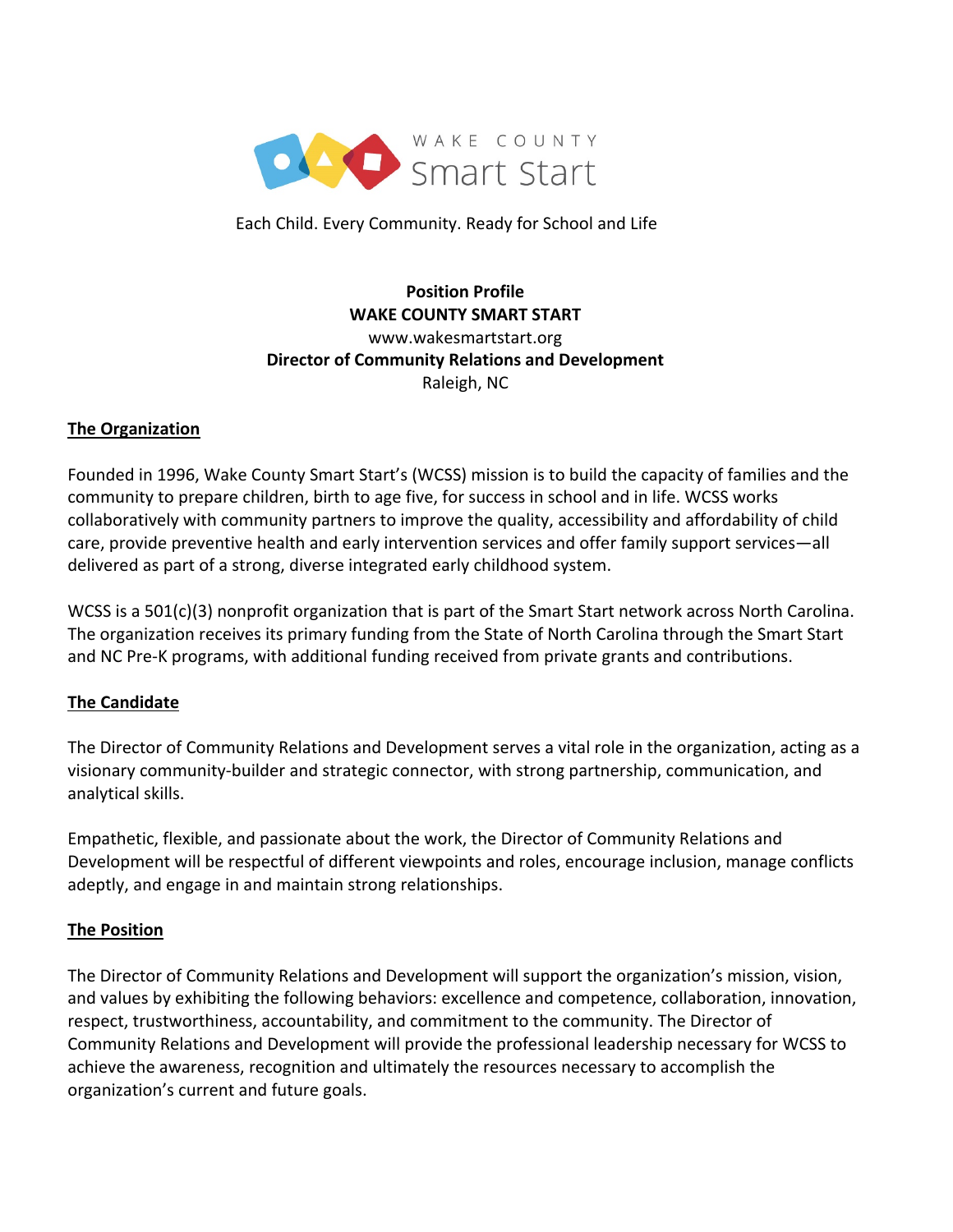**Essential Duties and Responsibilities** include the following. Other duties may be assigned.

- Develop and sustain agency brand
- Work strategically to identify opportunities that advance the agency within the community and county
- Develop case for support in collaboration with Program Coordination and Evaluation team
- Develop the story of the organization's role in shaping the future for young children in Wake County
- Develop Advancement Plan and fundraising strategies
- Create tailored messaging to match various stakeholder interest critical to sustaining and growing the work of WCSS
- Ensure ongoing communications that inform the community of WCSS activities and achievements using various platforms and vehicles
- Identify and cultivate opportunities for earned media to raise awareness of services, their benefits, and increase public support of WCSS
- Empower staff, board members, program leaders, advocates and funders with the tools and action plans necessary to advance the system of early care and education
- Provide talking points to Executive Director, board members, advocates and funders as needed
- Oversee rebuild of WCSS website
- Provide research and guidance to Executive Director regarding sensitive communications and conditions affecting the agency

# **Building Relationships:**

- Strategically build relationships with stakeholder leaders critical to advancement of the agency with a focus on funders (both public and private), business leaders, advocates, and influencers
- Speak on behalf of the agency to groups and key community leadership to communicate the need, organizational goals, impact expected
- Represent Smart Start at business, industry, and community events
- Represent the agency at area Chambers where WCSS has membership, serving on Economic Development and Education Committees where possible
- Maintain system of contact management and reporting
- Oversee development and execution of the Better Together Partner Appreciation event

### **Securing Necessary Resources:**

- Maintain and expand Fund Development systems including development of annual Advancement Plan
- Lead the organization to identify and adopt specific fundraising strategies for public and private sources and complete grant writing applications in coordination with WCSS departments
- Provide strategic guidance to Executive Director regarding state and county budgets in context of larger community and political activity
- Serve as liaison to Advancement committee and plan meetings in coordination with committee chair
- Provide leadership to ensure fundraising strategies are successfully executed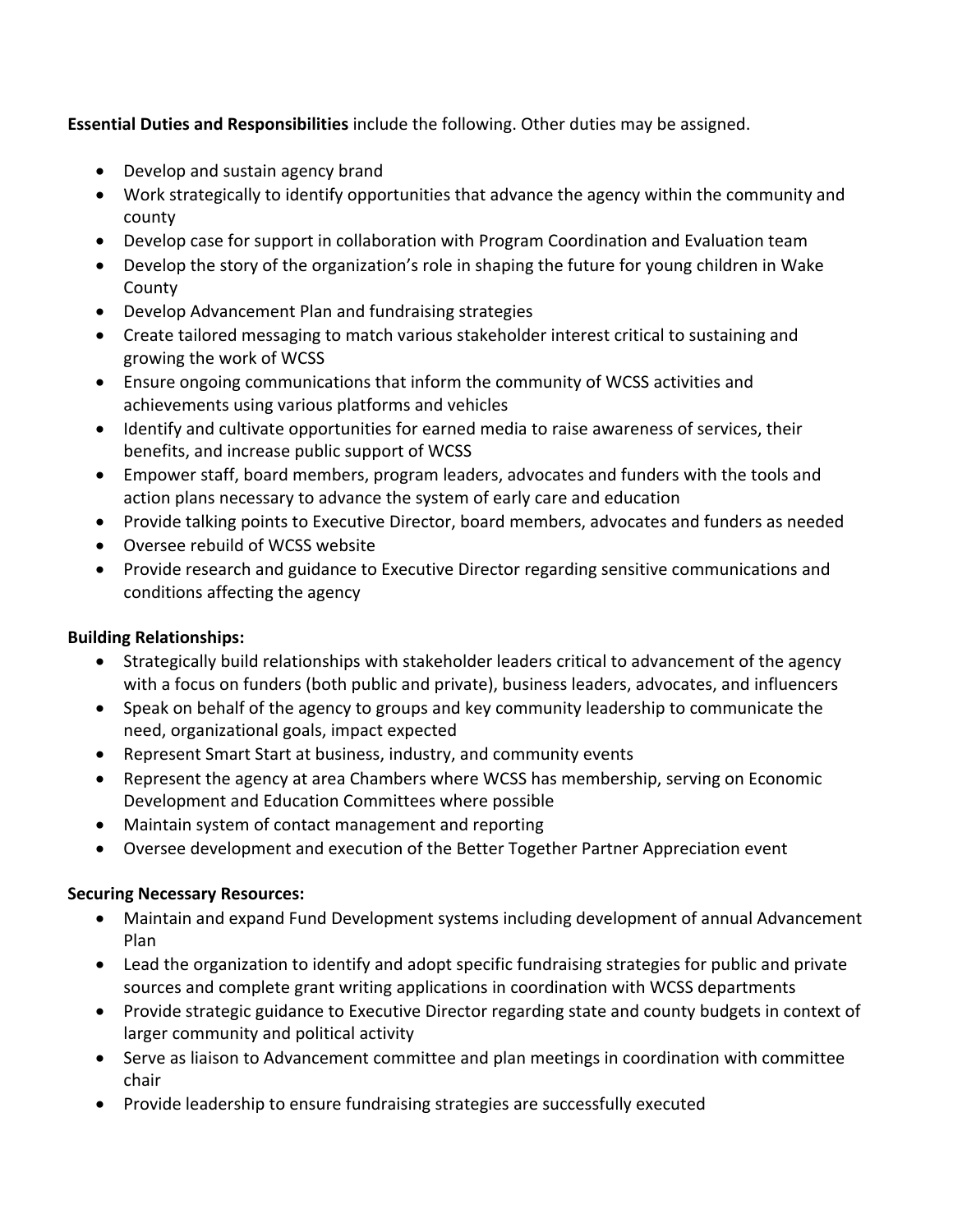- Lead the 25<sup>th</sup> Anniversary and other key milestone events in collaboration with Community Relations and Development team, staff, board, Advancement Committee, and community volunteers
- Identify key leaders and refer their potential placement for committee and board
- Identify private funding sources and create partnership experiences that advance funding goals
- Lead the 1996 Society and its activities, including securing of new leadership

**Supervisory Responsibilities:** Manage and supervise two (2) employees. Carry out supervisory responsibilities in accordance with the organization's policies and applicable laws. Responsibilities include interviewing, hiring, and training employee(s); planning, assigning, and directing work; appraising performance; rewarding and disciplining employee(s); addressing complaints and resolving problems.

**Qualifications:** To perform this job successfully, an individual must be able to perform each essential duty satisfactorily. The requirements listed below are representative of the knowledge, skill, and/or ability required. Reasonable accommodations may be made to enable individuals with disabilities to perform the essential functions.

**Education and/or Experience:** Bachelor's Degree, Master's preferred, and five to seven years experience with a nonprofit organization or a combination of nonprofit and public agency experience. Experience in public relations, governmental funding processes, fundraising and grant writing. Experience in overseeing multiple marketing and communication strategies simultaneously.

### **Knowledge and Abilities:**

- Experience in being part of a team.
- Experience in building leader-to-leader relationships both in and outside of Early Childhood sector
- Knowledge of culturally responsive practices and a commitment to incorporating a racial equity lens
- Experience with multilayered systems of operations
- Project management skills
- Public speaking and strong interpersonal communication skills
- Layout and design knowledge of Adobe Creative Suite and general knowledge of Canva
- Understanding of design and printing processes
- Knowledge of legislative and policy development
- Crisis management skills
- Experience leading a community committee/Board committee
- Experience in fund and donor development
- Ability to work with diverse groups
- Familiarity with early childhood issues
- Ability to manage multiple projects requiring extensive follow-up and timely completion
- Expertise in effective marketing and communications
- Thinks and works organizationally